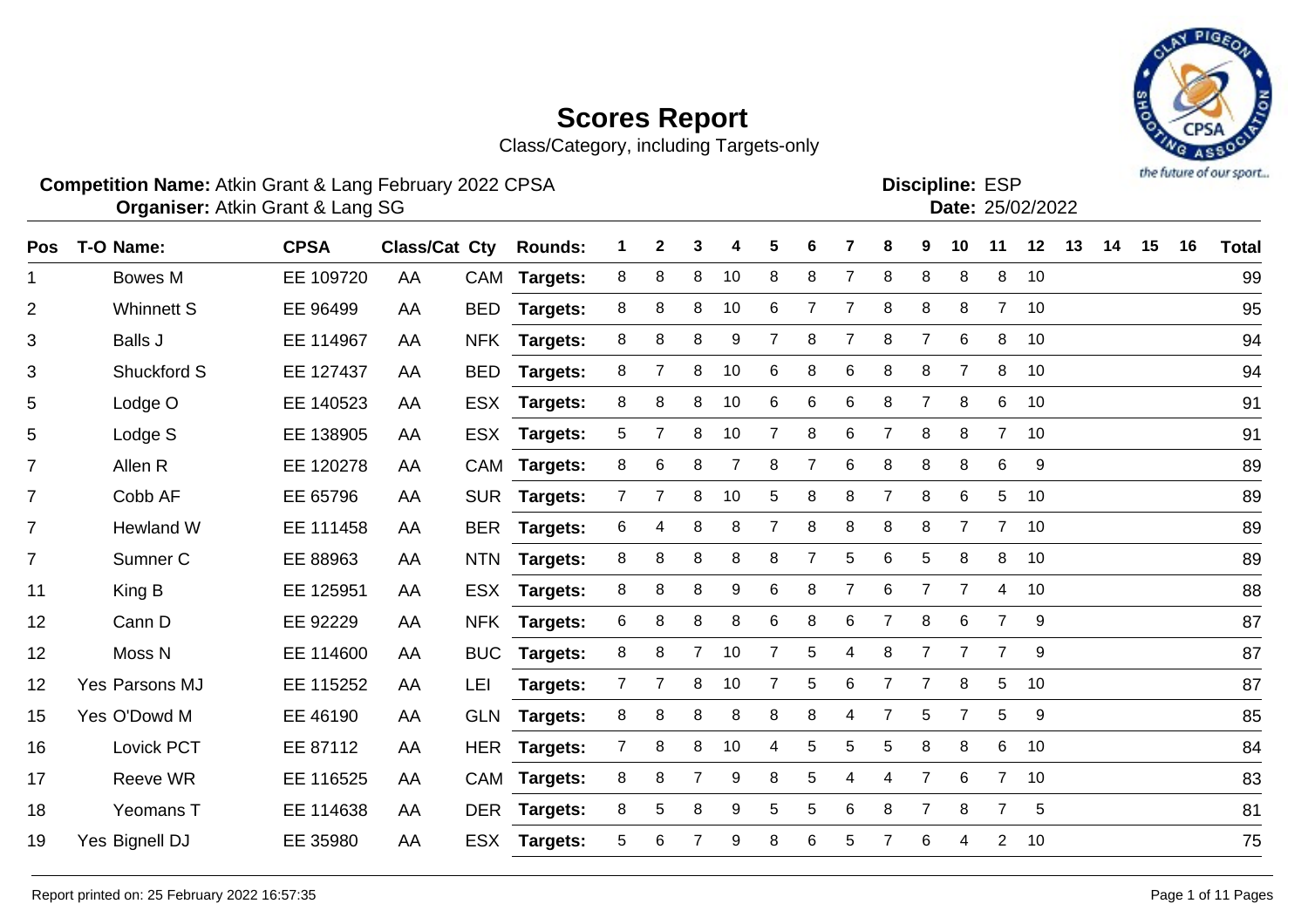

Class/Category, including Targets-only

|    | <b>Competition Name: Atkin Grant &amp; Lang February 2022 CPSA</b> | <b>Organiser: Atkin Grant &amp; Lang SG</b> |     |                                                                    |  |  |  |  | <b>Discipline: ESP</b> | <b>Date: 25/02/2022</b> |  |  | the future of our sport |
|----|--------------------------------------------------------------------|---------------------------------------------|-----|--------------------------------------------------------------------|--|--|--|--|------------------------|-------------------------|--|--|-------------------------|
|    | Pos T-O Name:                                                      | <b>CPSA</b>                                 |     | Class/Cat Cty Rounds: 1 2 3 4 5 6 7 8 9 10 11 12 13 14 15 16 Total |  |  |  |  |                        |                         |  |  |                         |
| 20 | Howell T                                                           | EE 43629                                    | AA. | STA Targets: 8 8 8 10 5 3 3 6 1 6 5 4                              |  |  |  |  |                        |                         |  |  | 67                      |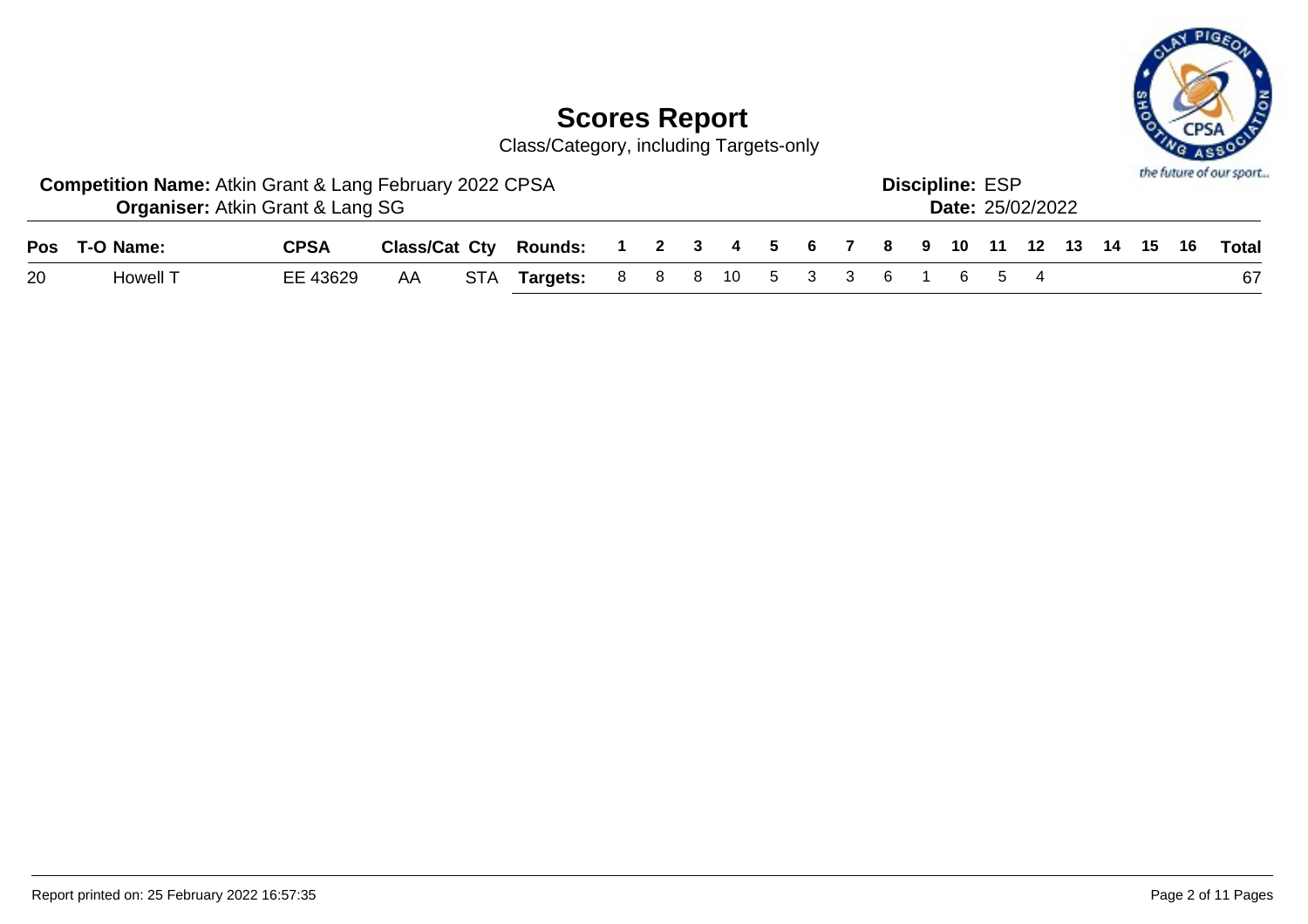Class/Category, including Targets-only

#### **Competition Name:** Atkin Grant & Lang February 2022 CPSA **Example 10 and ESP Competition Name:** ESP

**Organiser:** Atkin Grant & Lang SG 25/02/2022

| Pos            | T-O Name:          | <b>CPSA</b> | Class/Cat Cty |            | <b>Rounds:</b>  | 1              | $\mathbf{2}$   | 3              | 4  | 5              | 6              |                | 8              | 9              | 10             | 11             | 12 | 13 | 14 | 15 | 16 | <b>Total</b> |
|----------------|--------------------|-------------|---------------|------------|-----------------|----------------|----------------|----------------|----|----------------|----------------|----------------|----------------|----------------|----------------|----------------|----|----|----|----|----|--------------|
| $\mathbf 1$    | Yes Janes R        | EE 88843    | A             | HER        | <b>Targets:</b> | 8              | 8              | 5              | 10 | 5              | $\overline{7}$ | 8              | 8              | 8              | 8              | 8              | 10 |    |    |    |    | 93           |
| $\mathbf{1}$   | Lodge J            | EE 106460   | $\mathsf{A}$  | <b>ESX</b> | <b>Targets:</b> | 8              | 8              | 8              | 10 | 7              | 7              | 6              | 6              | 8              | $\overline{7}$ | 8              | 10 |    |    |    |    | 93           |
| 3              | Martin M           | EE 126839   | A             | <b>HER</b> | Targets:        | $7^{\circ}$    | 8              | 8              | 9  | 8              | 7              | 6              | $\overline{7}$ | 8              | 8              | 6              | 10 |    |    |    |    | 92           |
| $\overline{4}$ | Higgs A            | EE 125603   | $\mathsf{A}$  | <b>ESX</b> | <b>Targets:</b> | $\overline{7}$ | 8              | 8              | 10 | $\overline{7}$ | 5              |                | 8              | 8              | 6              | $\overline{7}$ | 10 |    |    |    |    | 91           |
| 5              | <b>Thornett TG</b> | EE 92796    | A             | OXO        | Targets:        | $7^{\circ}$    | 8              | 7              | 8  | 6              | 8              | 6              | 7              | 7              | 8              | 8              | 10 |    |    |    |    | 90           |
| 6              | Jarvis C           | EE 140943   | $\mathsf{A}$  | CAM        | Targets:        | 8              | 8              | 8              | 10 | 7              | 8              | 5              | 3              | $\overline{7}$ | 8              | $\overline{7}$ | 10 |    |    |    |    | 89           |
| $\overline{7}$ | Hodgkinson K       | EE 104418   | A             | <b>STA</b> | Targets:        | 8              | $\overline{7}$ | 8              | 9  | 5              | 6              | 6              | 8              | 8              | $\overline{7}$ | 6              | 10 |    |    |    |    | 88           |
| 8              | Yes Bowe S         | EE 125410   | A             | <b>BER</b> | Targets:        | 8              | 7              | 8              | 9  | 4              | 6              | $\overline{7}$ | 6              | $\overline{7}$ | 8              | 8              | 9  |    |    |    |    | 87           |
| 8              | Yes Wilson R       | EE 136693   | $\mathsf{A}$  | <b>NTN</b> | <b>Targets:</b> | 8              | 6              | 8              | 10 | 5              | 8              | 6              | 6              | 5              | 8              | $\overline{7}$ | 10 |    |    |    |    | 87           |
| 10             | <b>Sperling LW</b> | EE 24389    | A             | <b>NTN</b> | <b>Targets:</b> | 6              | 8              | 8              | 9  | 5              | 6              | $\overline{7}$ | $\overline{7}$ | 5              | $\overline{7}$ | 8              | 10 |    |    |    |    | 86           |
| 11             | Easterman MO       | EE 142627   | $\mathsf{A}$  | <b>BUC</b> | <b>Targets:</b> | 8              | 6              | 6              | 10 | 6              | 7              | 7              | 7              | 8              | 8              | 4              | 8  |    |    |    |    | 85           |
| 12             | Anderson AG        | EE 107279   | A             | <b>SUX</b> | <b>Targets:</b> | 6              |                | 8              | 9  | 3              | 6              | 6              | 7              | 8              | $\overline{7}$ | 8              | 9  |    |    |    |    | 84           |
| 12             | Musk S             | EE 133041   | A             | <b>NFK</b> | Targets:        | $7^{\circ}$    | 8              | $\overline{7}$ |    | 6              | 6              | 6              | $\overline{7}$ | $\overline{7}$ | $\overline{7}$ | 6              | 10 |    |    |    |    | 84           |
| 12             | Yes Taylor SC      | EE 85402    | A             |            | HER Targets:    | 8              | $\overline{7}$ | 8              | 9  | 6              | 6              | 6              | 6              | 8              | 6              | 5              | 9  |    |    |    |    | 84           |
| 15             | <b>Burnell FG</b>  | EE 108107   | $\mathsf{A}$  |            | HER Targets:    | 8              | 8              | $\overline{7}$ | 8  | 5              | $\overline{7}$ | $\overline{7}$ | $\,6$          | 6              | 6              | 8              | 6  |    |    |    |    | 82           |
| 15             | Green DW           | EE 142659   | $\mathsf{A}$  | <b>NFK</b> | <b>Targets:</b> | 8              | 8              | 8              | 10 | 7              | 6              | $\overline{2}$ | 6              | $\overline{7}$ | $\overline{7}$ | 5              | 8  |    |    |    |    | 82           |
| 17             | Abbott TJ          | EE 85363    | A             | <b>NTN</b> | Targets:        | 6              | 6              | $\overline{7}$ | 9  | $\overline{7}$ | 6              | 5              | 8              | $\overline{7}$ | 6              | 4              | 10 |    |    |    |    | 81           |
| 17             | Gale DG            | EE 27617    | $\mathsf{A}$  | <b>ESX</b> | <b>Targets:</b> | $\mathbf{7}$   | 6              | 8              | 10 | 4              | 7              | 3              | 5              | 8              | $\overline{7}$ | $\overline{7}$ | 9  |    |    |    |    | 81           |
| 17             | Hearn T            | EE 37612    | A             | <b>ESX</b> | <b>Targets:</b> | 6              |                | 6              | 9  | 6              | 6              |                | 5              | 8              | 6              | 7              | 8  |    |    |    |    | 81           |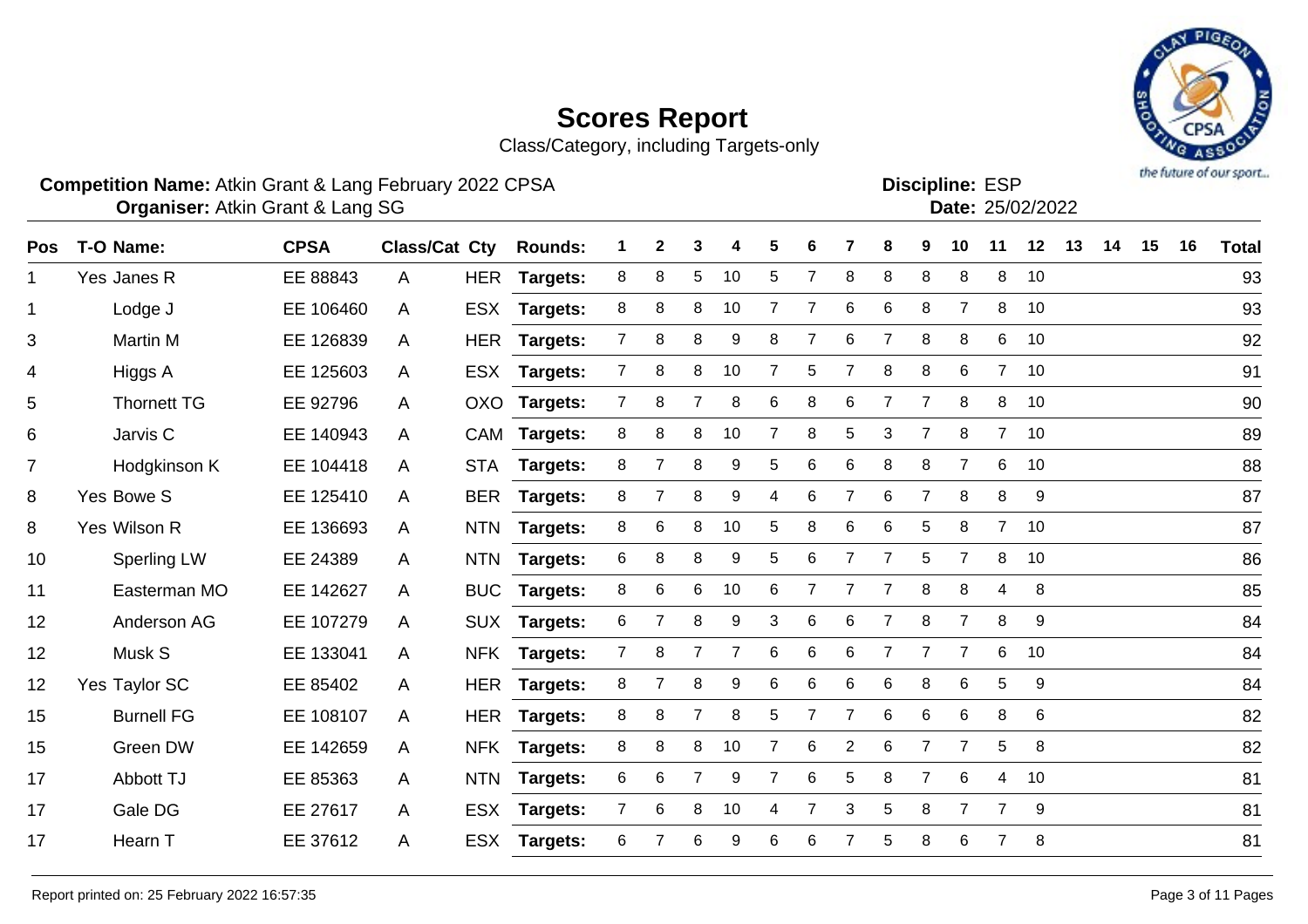Class/Category, including Targets-only

#### **Competition Name:** Atkin Grant & Lang February 2022 CPSA **Example 10 and ESP Competition Name:** ESP

**Organiser:** Atkin Grant & Lang SG 25/02/2022

| Pos | T-O Name:             | <b>CPSA</b> | <b>Class/Cat Cty</b> |            | <b>Rounds:</b>  | 1            | 2              | 3               | 4              | 5              | 6              |                | 8              | 9              | 10             | 11              | 12             | 13 | 14 | 15 | 16 | <b>Total</b> |
|-----|-----------------------|-------------|----------------------|------------|-----------------|--------------|----------------|-----------------|----------------|----------------|----------------|----------------|----------------|----------------|----------------|-----------------|----------------|----|----|----|----|--------------|
| 17  | Matthews IH           | EE 118823   | A                    |            | GLN Targets:    | 8            | $\overline{7}$ | 8               | 8              | $\overline{7}$ | $\overline{7}$ | 5              | $\,6$          | 4              | 6              | 6               | 9              |    |    |    |    | 81           |
| 17  | Quince DM             | EE 110569   | A                    | <b>BED</b> | <b>Targets:</b> | 6            | 8              | 8               | 8              | 6              | 7              | $\overline{7}$ | 5              | 6              | 5              | $\overline{7}$  | 8              |    |    |    |    | 81           |
| 22  | Hallybone D           | EE 110109   | A                    | <b>BED</b> | Targets:        | 6            | 5              | 4               | 8              | 7              | 8              |                | 8              | 6              | 5              | 6               | 10             |    |    |    |    | 80           |
| 23  | <b>Brown AN</b>       | EE 37128    | A                    | <b>NTN</b> | Targets:        | 6            | 8              | 6               | 10             | 6              | 8              | 5              | 6              | $\,6$          | 5              | 4               | 9              |    |    |    |    | 79           |
| 23  | <b>Connolly TS</b>    | EE 65100    | A                    | <b>GLN</b> | <b>Targets:</b> | 8            | 8              | 8               | 10             | $\overline{7}$ | 5              | 4              | 6              | 8              | 3              | 3               | 9              |    |    |    |    | 79           |
| 23  | Eborall C             | EE 119177   | A                    | C/I        | <b>Targets:</b> | 7            | 6              | 6               | 10             | 5              | 4              | 6              | 8              | 6              | 8              | 4               | 9              |    |    |    |    | 79           |
| 23  | Yes Hawker RP         | EE 5555     | A                    | <b>BUC</b> | <b>Targets:</b> | 5            | 4              | $\overline{7}$  | 9              | 8              | 6              |                | 4              | 8              | 5              | 6               | 10             |    |    |    |    | 79           |
| 27  | Jeffery N             | EE 133640   | A                    |            | HER Targets:    | 8            | $\overline{7}$ | 8               | 8              | 5              | 7              | $\mathbf 0$    | 8              | 6              | $\overline{7}$ | 5               | 9              |    |    |    |    | 78           |
| 28  | Yes Burrows C         | EE 122607   | A                    |            | GLN Targets:    | 6            |                | $\overline{7}$  | 8              | 6              | 6              | 4              | $\overline{7}$ | $\overline{7}$ | $\overline{7}$ | 5               | $\overline{7}$ |    |    |    |    | 77           |
| 28  | Honour <sub>R</sub>   | EE 128554   | A                    | <b>OXO</b> | <b>Targets:</b> | 8            | 8              | 8               | 7              | 6              | 6              | $\overline{2}$ | 6              | 5              | 5              | $\overline{7}$  | 9              |    |    |    |    | 77           |
| 28  | Yes Mcalevey J        | EE 112818   | A                    |            | HER Targets:    | $\mathbf{7}$ | 5              | $\overline{7}$  | 9              | 3              | 6              | 5              | $\,6$          | 8              | 6              | $5\phantom{.0}$ | 10             |    |    |    |    | 77           |
| 31  | <b>Battaglia RJ</b>   | EE 10494    | A                    | <b>HER</b> | Targets:        | 5            |                | $\overline{7}$  | 9              | 5              | 7              | 5              | 4              | 6              | 8              | 4               | 8              |    |    |    |    | 75           |
| 31  | Yes TRANTER I         | <b>UC01</b> | $A^*$                |            | Targets:        | 5            |                |                 | 9              | 4              | 7              | 3              | 4              | 5              | $\overline{7}$ | $\overline{7}$  | 10             |    |    |    |    | 75           |
| 33  | Yes Collins A         | EE 143501   | A                    | <b>BUC</b> | Targets:        | 7            | 6              |                 |                | 4              | 5              | $\overline{2}$ | 6              | 5              | $\overline{7}$ | 8               | 10             |    |    |    |    | 74           |
| 33  | Robbins J             | EE 133689   | A                    |            | HER Targets:    | 6            | 8              | $6\phantom{1}6$ | 8              | 3              | 8              | 3              | $\overline{2}$ | 8              | 6              | 8               | 8              |    |    |    |    | 74           |
| 35  | <b>Yes Curtis PDF</b> | EE 115934   | A                    | <b>GLN</b> | <b>Targets:</b> | 8            | 6              | 6               | $\overline{7}$ | 4              | 5              | 6              | $\overline{7}$ | 7              | 3              | 4               | 10             |    |    |    |    | 73           |
| 35  | Yes FENEBLES T        | <b>UC06</b> | $A^*$                |            | Targets:        | 5            | 8              | 6               | $\overline{7}$ | 5              | 6              | 4              | $\overline{7}$ | 5              | 4              | 8               | 8              |    |    |    |    | 73           |
| 37  | Thompson L            | EE 107575   | A                    | <b>ESX</b> | Targets:        | $\mathbf{7}$ | 6              | 5               | 8              | 5              | 8              | 4              | 7              | 4              | $\overline{7}$ | 6               | 5              |    |    |    |    | 72           |
| 38  | Spruce MJ             | EE 135620   | A                    | C/I        | Targets:        | 6            | 5              | 5               | 9              | 5              | 6              | 6              | 5              | 8              | 2              | 4               | 9              |    |    |    |    | 70           |

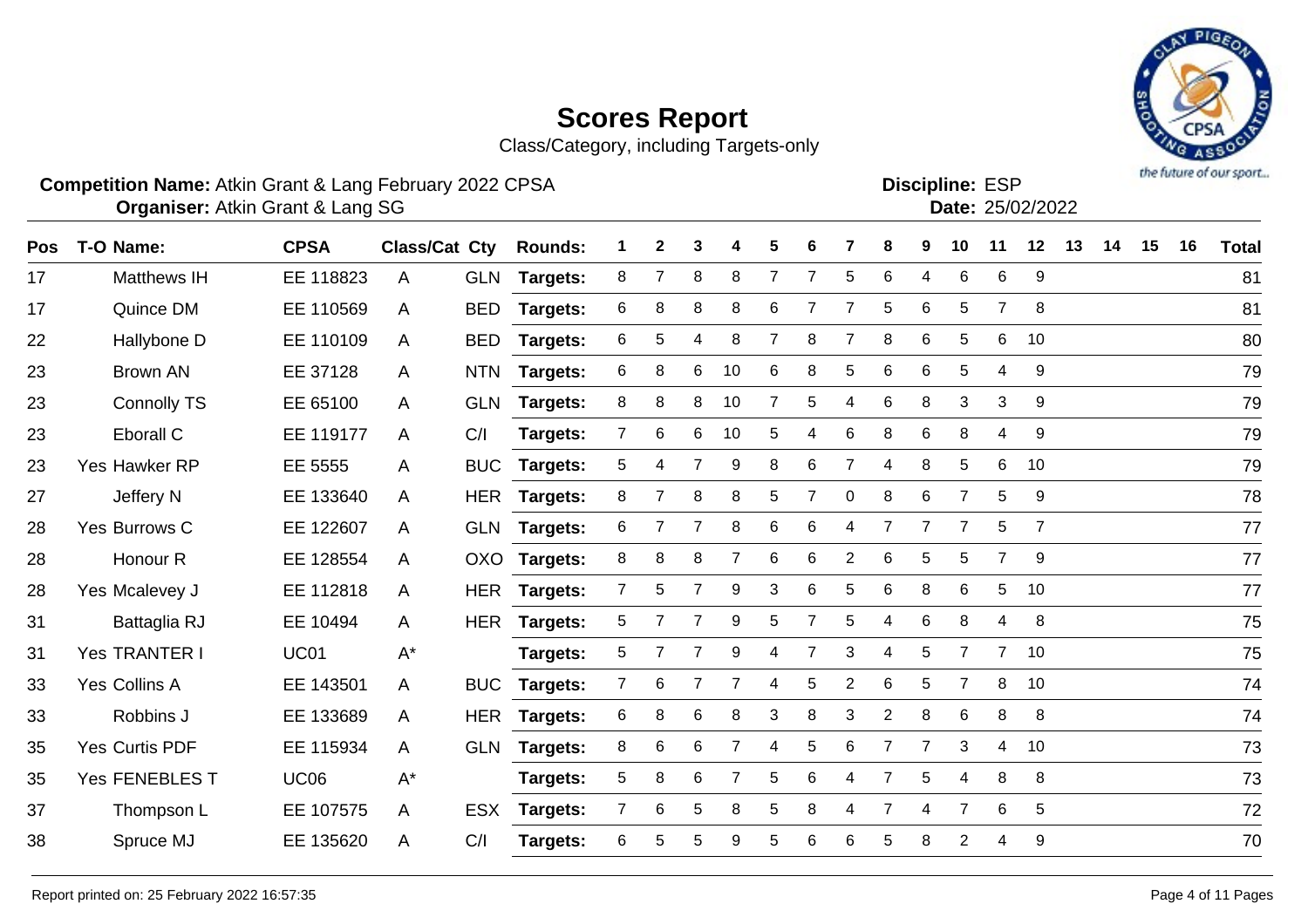

Class/Category, including Targets-only

|    | <b>Competition Name: Atkin Grant &amp; Lang February 2022 CPSA</b><br><b>Organiser: Atkin Grant &amp; Lang SG</b> |             |              |                                                              |                         |  |  |  |                         | <b>Discipline: ESP</b> | <b>Date: 25/02/2022</b> |  |  | the future of our sport |
|----|-------------------------------------------------------------------------------------------------------------------|-------------|--------------|--------------------------------------------------------------|-------------------------|--|--|--|-------------------------|------------------------|-------------------------|--|--|-------------------------|
|    | Pos T-O Name:                                                                                                     | <b>CPSA</b> |              | Class/Cat Cty Rounds: 1 2 3 4 5 6 7 8 9 10 11 12 13 14 15 16 |                         |  |  |  |                         |                        |                         |  |  | <b>Total</b>            |
| 39 | Cole S                                                                                                            | EE 107995   | A            | BUC Targets: 7 7 7 6 5 6 4 4 6 6 5 6                         |                         |  |  |  |                         |                        |                         |  |  | 69                      |
| 40 | Yes Martinez-Barb JP                                                                                              | EE 107403   | A            | HER <b>Targets:</b>                                          |                         |  |  |  | 8 5 8 8 6 6 5 4 2 2 4 9 |                        |                         |  |  | 67                      |
| 41 | Yes Howard CR                                                                                                     | EE 41074    | $\mathsf{A}$ | HER Targets:                                                 | 7 6 6 9 5 3 3 3 5 4 3 6 |  |  |  |                         |                        |                         |  |  | 60                      |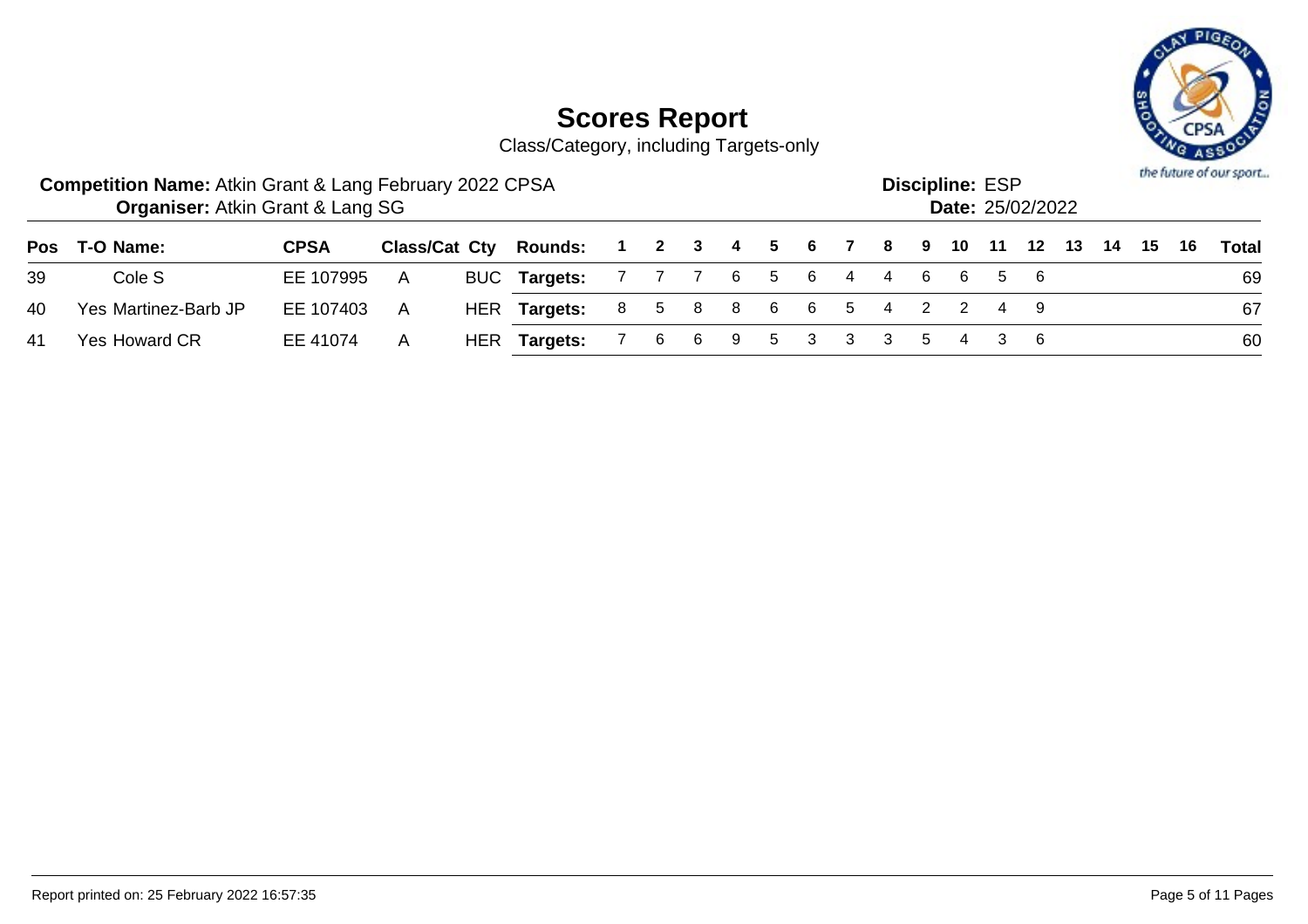Class/Category, including Targets-only

#### **Competition Name:** Atkin Grant & Lang February 2022 CPSA **Example 10 and ESP Competition Name:** ESP

**Organiser:** Atkin Grant & Lang SG 25/02/2022

| <b>Pos</b>     | T-O Name:         | <b>CPSA</b> | <b>Class/Cat Cty</b> |            | <b>Rounds:</b>  | 1              | $\mathbf{2}$   | 3              | 4              | 5              | 6              |                | 8              | 9              | 10             | 11             | 12 | 13 | 14 | 15 | 16 | <b>Total</b> |
|----------------|-------------------|-------------|----------------------|------------|-----------------|----------------|----------------|----------------|----------------|----------------|----------------|----------------|----------------|----------------|----------------|----------------|----|----|----|----|----|--------------|
| 1              | Parry R           | EE 104514   | B                    | <b>ESX</b> | <b>Targets:</b> | 7 <sup>1</sup> | 5              | 8              | 10             | 6              | 6              | 6              | 8              | 8              | $\overline{7}$ | 8              | 9  |    |    |    |    | 88           |
| $\mathbf{1}$   | Salmon RW         | EE 54611    | B                    | <b>ESX</b> | <b>Targets:</b> | 6              | 8              | 7              | 10             |                | 8              | 6              | 5              |                | 8              | 6              | 10 |    |    |    |    | 88           |
| $\mathbf{1}$   | Vas D             | EE 140952   | B                    | <b>HER</b> | <b>Targets:</b> | 8              | 8              | 6              |                | 6              | 6              | 5              | 8              | 8              | 8              | 8              | 10 |    |    |    |    | 88           |
| 4              | Lawrence S        | EE 129951   | B                    | <b>HER</b> | <b>Targets:</b> | $7^{\circ}$    | $\overline{7}$ | 8              | 10             | 4              | 8              | 6              | $\overline{7}$ | $\overline{7}$ | 6              | 8              | 9  |    |    |    |    | 87           |
| 5              | <b>Francis ST</b> | EE 95598    | B                    | <b>SUF</b> | Targets:        | 8              | 8              | $\overline{7}$ | 10             | 5              | 6              | 5              | $\overline{7}$ | 8              | 6              | $\,6$          | 9  |    |    |    |    | 85           |
| 5              | Spafford JH       | EE 101014   | B                    | <b>GLN</b> | <b>Targets:</b> | 6              | 8              | 7              | 10             | 7              | 6              | $\overline{7}$ | $\overline{7}$ | $\overline{7}$ | 6              | 4              | 10 |    |    |    |    | 85           |
| $\overline{7}$ | Atkinson D        | EE 103588   | B                    | <b>NTN</b> | Targets:        | $\overline{7}$ | 6              | 8              | $\overline{7}$ | 5              | 7              | 8              | 6              | 8              | $\overline{7}$ | $\overline{7}$ | 8  |    |    |    |    | 84           |
| $\overline{7}$ | Yes Lander KP     | EE 89433    | B                    | <b>BED</b> | Targets:        | $\overline{7}$ | 8              | 6              | 10             | 5              | 7              | $\overline{7}$ | 6              | 6              | 5              | 8              | 9  |    |    |    |    | 84           |
| $\overline{7}$ | Le Billon AE      | EE 131055   | B                    | C/I        | Targets:        | 8              | 8              | 8              | 9              | 4              | 6              | 7              | 4              | 8              | 4              | 8              | 10 |    |    |    |    | 84           |
| $\overline{7}$ | Skillen P         | EE 139783   | B                    | <b>NFK</b> | Targets:        | 5              |                | 6              | 9              | 5              | 7              | 6              | 6              | 7              | 8              | 8              | 10 |    |    |    |    | 84           |
| 11             | Murphy M          | EE 136604   | B                    | <b>SUF</b> | Targets:        | 5              | 7              | 8              | 10             | 7              | 7              | $\overline{2}$ | 8              | 6              | 8              | 6              | 9  |    |    |    |    | 83           |
| 12             | Yes Robinson CL   | EE 100283   | B                    | <b>HER</b> | <b>Targets:</b> | $\overline{7}$ |                | $\overline{7}$ | 8              | $\overline{7}$ | 4              | 4              | 8              | 8              | 6              | $\overline{7}$ | 9  |    |    |    |    | 82           |
| 13             | Yes Brown P       | EE 40071    | B                    | <b>NTN</b> | Targets:        | 7              | 4              | 8              | 6              |                | 6              |                | 8              | 8              | 8              | 5              | 10 |    |    |    |    | 81           |
| 13             | Byng MG           | EE 81145    | B                    | <b>STA</b> | Targets:        | 5              |                | $\overline{7}$ | 10             | 7              | 5              | 5              | 8              | $\,6$          | 6              | 6              | 9  |    |    |    |    | 81           |
| 13             | Yes Robinson AM   | EE 96426    | B                    | <b>HER</b> | <b>Targets:</b> | $\overline{7}$ | 8              | 8              | 9              | 4              | $\overline{7}$ | 4              | $\overline{7}$ | 6              | 6              | $\overline{7}$ | 8  |    |    |    |    | 81           |
| 13             | Scotchings SS     | EE 139450   | B                    | <b>BED</b> | <b>Targets:</b> | 6              | 8              | 5              | 9              | 8              | $\overline{7}$ | 8              | $\overline{2}$ | $\overline{7}$ | 6              | 5              | 10 |    |    |    |    | 81           |
| 13             | Tee MS            | EE 67836    | B                    | <b>NTN</b> | Targets:        | $\overline{7}$ | 7              | 8              | 9              | 6              | 2              | 4              | $\overline{7}$ | 8              | 8              | 6              | 9  |    |    |    |    | 81           |
| 18             | Enoiu D           | EE 139789   | B                    | <b>ESX</b> | Targets:        | 4              | 6              | 8              | 10             | 6              | 6              | 3              | 6              | 8              | $\overline{7}$ | 8              | 8  |    |    |    |    | 80           |
| 19             | Yes Brown CP      | EE 140288   | B                    |            | HER Targets:    | $7^{\circ}$    | 8              | 8              | 7              | 2              | 7              | 4              | 7              | 7              | 5              | $\overline{7}$ | 10 |    |    |    |    | 79           |



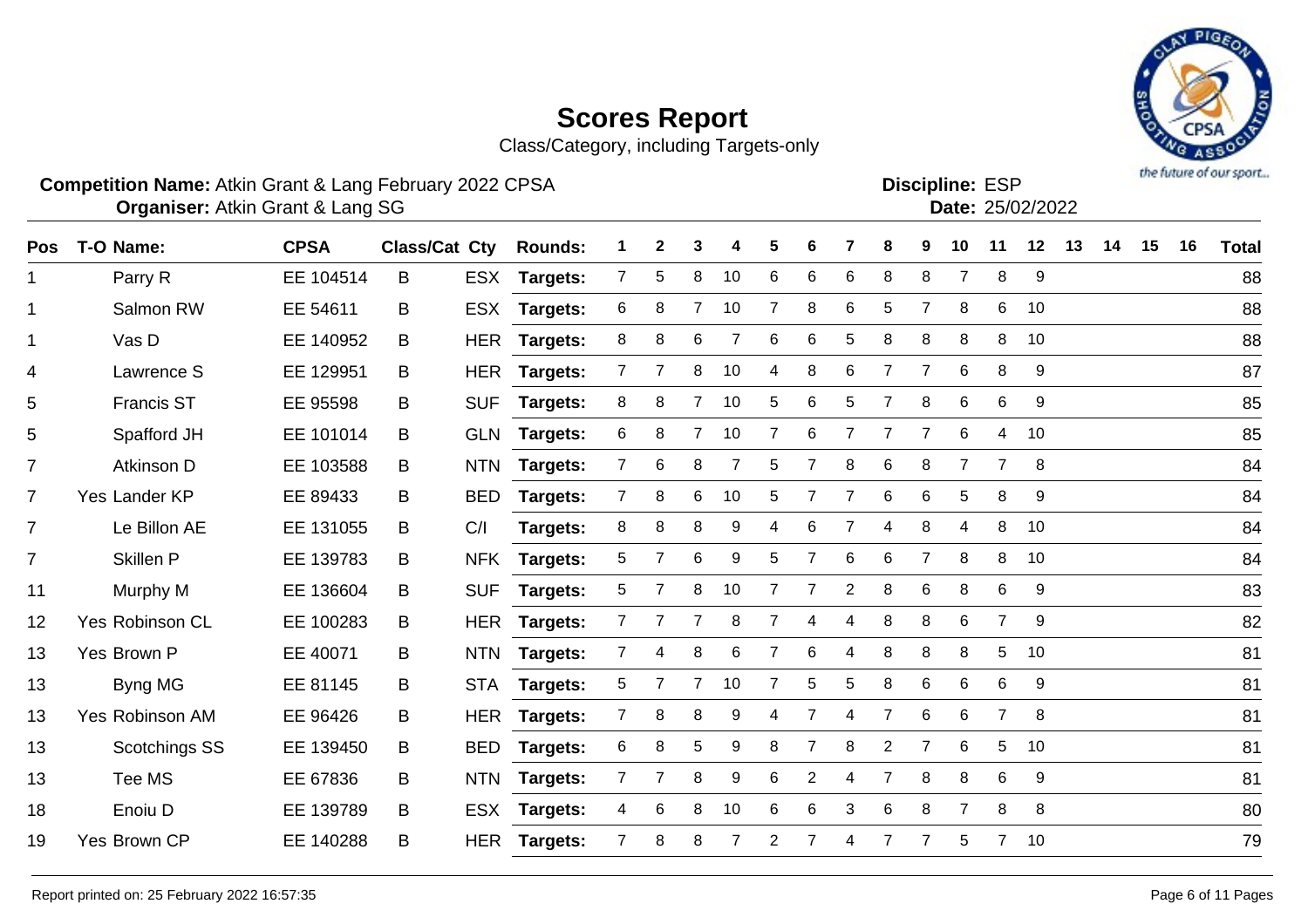Class/Category, including Targets-only

#### **Competition Name:** Atkin Grant & Lang February 2022 CPSA **Example 10 and ESP Competition Name:** ESP

**Organiser:** Atkin Grant & Lang SG 25/02/2022

| Pos | T-O Name:               | <b>CPSA</b> | Class/Cat Cty |            | <b>Rounds:</b>  | 1              | $\mathbf{2}$   | 3              | 4  | 5              | 6 |                | 8              | 9              | 10             | 11             | 12 | 13 | 14 | 15 | 16 | <b>Total</b> |
|-----|-------------------------|-------------|---------------|------------|-----------------|----------------|----------------|----------------|----|----------------|---|----------------|----------------|----------------|----------------|----------------|----|----|----|----|----|--------------|
| 19  | Colton C                | EE 128000   | B             |            | ESX Targets:    | 5              | 8              | $\overline{7}$ | 10 | $\overline{7}$ | 4 | $\overline{7}$ | 6              | 8              | 3              | 6              | 8  |    |    |    |    | 79           |
| 19  | Davies B                | EE 104511   | B             |            | ESX Targets:    | 6              | 8              | 6              | 8  | 6              | 7 | 3              | $\overline{7}$ | 3              | 8              | $\overline{7}$ | 10 |    |    |    |    | 79           |
| 19  | <b>Russell S</b>        | EE 136796   | B             |            | ESX Targets:    | $\mathbf{7}$   | 6              | 8              | 10 | 5              | 5 | 3              | 7              | 8              | $\overline{2}$ | 8              | 10 |    |    |    |    | 79           |
| 19  | Yes Watson A            | EE 142260   | B             |            | SUX Targets:    | 6              | $\overline{7}$ | 6              | 10 | 7              | 5 | 4              | 6              | 6              | 4              | 8              | 10 |    |    |    |    | 79           |
| 24  | Yes Wright G            | EE 131233   | B             | <b>BED</b> | <b>Targets:</b> | $\overline{7}$ | 8              |                | 10 | 6              | 5 | 5              | 5              | $\overline{7}$ | 6              | 3              | 9  |    |    |    |    | 78           |
| 25  | Francis R               | EE 90499    | B             | <b>BED</b> | Targets:        | $\overline{7}$ | 5              | 8              | 6  | 7              | 5 | 6              | 6              | 6              | 4              | 8              | 9  |    |    |    |    | 77           |
| 25  | Jenkins A               | EE 136453   | B             |            | NTN Targets:    | $\overline{7}$ | 8              | 5              | 8  | 5              | 3 | 5              | 5              | 8              | 6              | 8              | 9  |    |    |    |    | 77           |
| 27  | Harris TJ               | EE 66730    | B             |            | ESX Targets:    | 5              | 8              | 8              | 10 | 5              | 8 | 4              | 3              | $\overline{7}$ | 6              | 3              | 9  |    |    |    |    | 76           |
| 27  | Yes Perrin J            | EE 114152   | B             |            | GLN Targets:    | 5              | 8              | 8              | 8  | $\overline{7}$ | 4 | 4              | 5              | $\overline{7}$ | 6              | 4              | 10 |    |    |    |    | 76           |
| 27  | Yes Reeve NJ            | EE 56986    | B             |            | CAM Targets:    | 4              | 6              | 6              | 9  | 6              | 5 | 4              | 6              | 7              | 8              | $\overline{7}$ | 8  |    |    |    |    | 76           |
| 30  | <b>Taylor B</b>         | EE 123419   | B             |            | SUR Targets:    | 4              | $\overline{7}$ | $\overline{7}$ | 9  | 5              | 5 | 5              | 4              | 5              | 6              | 8              | 10 |    |    |    |    | 75           |
| 31  | Dumpleton R             | EE 129280   | B             | <b>BED</b> | Targets:        | 5              | 8              | 8              | 8  | 5              | 3 | $\overline{c}$ | $\overline{7}$ | 8              | 4              | $\overline{7}$ | 9  |    |    |    |    | 74           |
| 31  | Sutton C                | EE 83429    | B             |            | HER Targets:    | 8              | 6              | 5              | 8  | 5              |   | 5              | 4              | 6              | 6              | 6              | 8  |    |    |    |    | 74           |
| 31  | <b>Taylor Crook CAD</b> | EE 140131   | B             |            | BER Targets:    | 5              | 6              | 7              | 8  | $\overline{7}$ | 3 | $\overline{7}$ | 3              | 6              | $\overline{7}$ | 5              | 10 |    |    |    |    | 74           |
| 31  | Yes White C             | EE 73188    | B             |            | HER Targets:    | $\overline{7}$ | 8              | 8              | 9  | 4              | 4 | 4              | 5              | 6              | 5              | 6              | 8  |    |    |    |    | 74           |
| 35  | Yes Reading D           | EE 111056   | B             | <b>BUC</b> | Targets:        | 6              | 7              | 8              | 5  | 4              | 7 | 6              | 6              | $\overline{7}$ | 1              | $\overline{7}$ | 9  |    |    |    |    | 73           |
| 35  | Yes Wood C              | EE 130514   | B             |            | SUX Targets:    | 5              | 8              | 6              | 8  | 6              | 3 | 4              | 5              | 5              | $\overline{7}$ | 6              | 10 |    |    |    |    | 73           |
| 37  | <b>Edwards G</b>        | EE 115701   | B             | <b>NTN</b> | <b>Targets:</b> | 6              | $\overline{7}$ | 6              | 9  | 7              | 5 | 5              | 5              | 5              | $\overline{2}$ | 5              | 10 |    |    |    |    | 72           |
| 37  | Yes Maloney J           | EE 83751    | B             | <b>BED</b> | Targets:        | 4              |                |                | 8  | 5              |   | 6              | 6              | 5              | 5.             | 6              | 6  |    |    |    |    | 72           |
|     |                         |             |               |            |                 |                |                |                |    |                |   |                |                |                |                |                |    |    |    |    |    |              |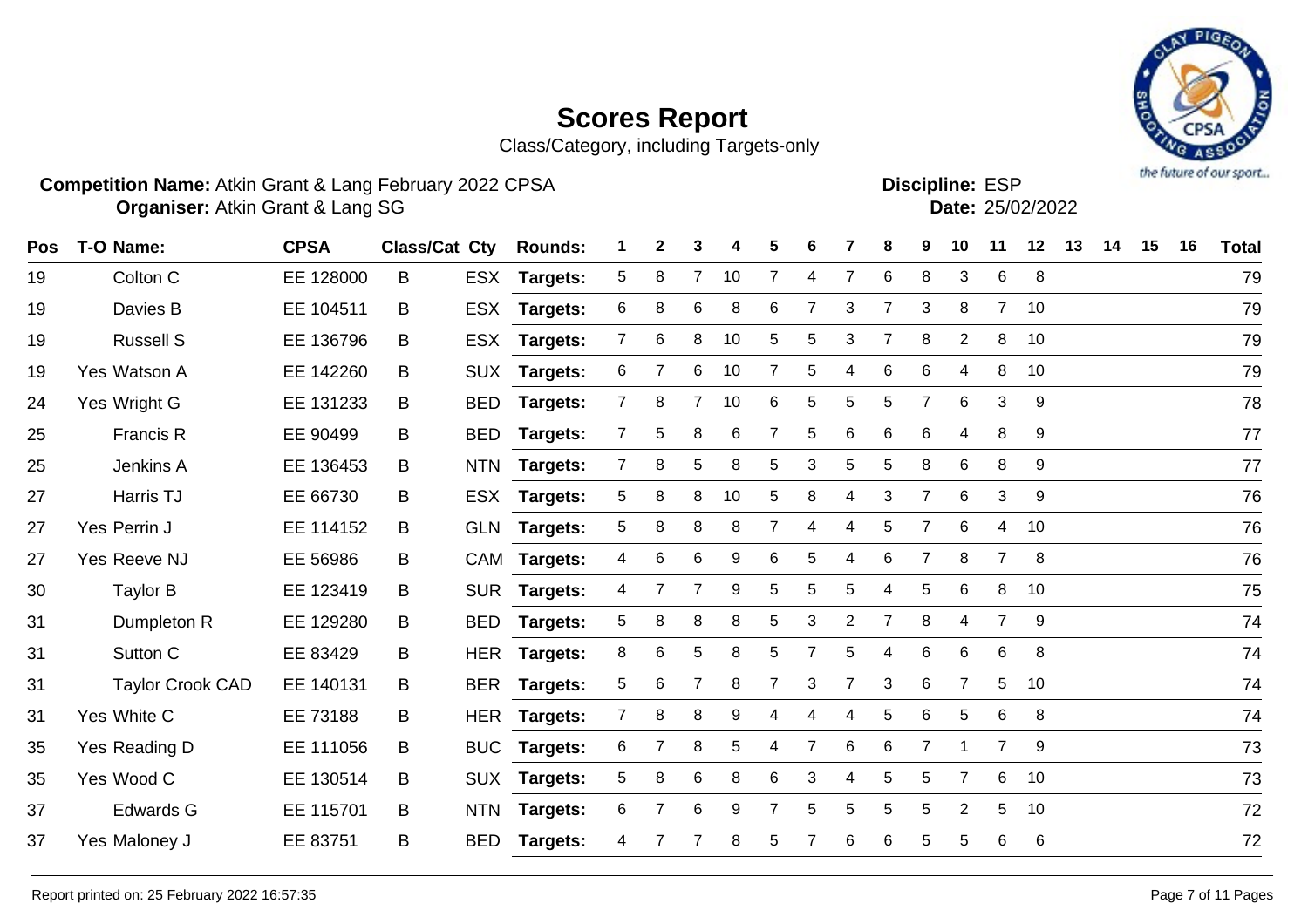



#### **Competition Name:** Atkin Grant & Lang February 2022 CPSA **Example 10 and ESP Competition Name:** ESP

Discipline: **FSP** 

| וט∟ . בטווווש |                  |
|---------------|------------------|
|               | Date: 25/02/2022 |

| <b>Pos</b> | T-O Name:                 | <b>CPSA</b> | Class/Cat Cty |            | <b>Rounds:</b>  | 1              | $\mathbf{2}$ | 3 | 4              | 5 | 6 |                | 8              | 9              | 10             | 11             | 12             | 13 | 14 | 15 | 16 | <b>Total</b> |
|------------|---------------------------|-------------|---------------|------------|-----------------|----------------|--------------|---|----------------|---|---|----------------|----------------|----------------|----------------|----------------|----------------|----|----|----|----|--------------|
| 37         | Mason BM                  | EE 143438   | B             |            | STA Targets:    | 5              | 6            | 5 | 4              | 5 | 8 | 4              | 6              | 6              | 7              | 6              | 10             |    |    |    |    | 72           |
| 40         | <b>Yes Quartermaine J</b> | EE 130499   | B             | BER        | Targets:        | 5              | 8            | 8 | 9              | 4 |   | 4              | $\mathbf 0$    | 8              | $\overline{7}$ | 3              | 8              |    |    |    |    | 71           |
| 40         | Stringer J                | EE 116756   | B             |            | WAR Targets:    | 5              |              | 6 | 8              | 4 | 6 |                | 4              | 6              | 7              | $\overline{7}$ | 10             |    |    |    |    | 71           |
| 42         | Yes Borrett D             | EE 131121   | $B^*$         | HER        | <b>Targets:</b> | 5              | 6            |   |                | 5 | 5 | 5              | 4              |                | 5              | 6              | 8              |    |    |    |    | 70           |
| 42         | Yes Henshaw TM            | EE 138867   | В             | <b>SUF</b> | Targets:        | 7              | 6            | 5 | 9              | 4 | 6 |                | $\overline{2}$ | 6              | 5              | 6              | 10             |    |    |    |    | 70           |
| 42         | Murphy S                  | EE 73910    | B             | <b>BED</b> | <b>Targets:</b> | $\overline{7}$ | 8            | 6 | 8              | 5 | 4 | 6              | 7              | 4              | 3              | 4              | 8              |    |    |    |    | 70           |
| 42         | Yes Rudd G                | EE 133800   | B.            |            | GLN Targets:    | $\mathbf{7}$   | 6            |   | 7              | 5 | 4 |                | 4              | 6              | 3              | 8              | 9              |    |    |    |    | 70           |
| 46         | <b>Baldwin SR</b>         | EE 142432   | $B^*$         | <b>HER</b> | Targets:        | 7              |              | 6 | 9              | 3 | 6 | 5              | 5              | 6              | $\overline{4}$ | 3              | 8              |    |    |    |    | 69           |
| 46         | Yes Holmes A              | EE 129281   | B             | <b>BED</b> | <b>Targets:</b> | 8              | 4            | 8 | $\overline{7}$ | 3 | 6 | $\overline{2}$ | 6              |                | 5              | 4              | 9              |    |    |    |    | 69           |
| 46         | Thrower S                 | EE 139439   | B             |            | GLN Targets:    | 6              |              | 5 | 9              | 4 | 6 | 3              | 3              | 8              | 8              | 3              | $\overline{7}$ |    |    |    |    | 69           |
| 46         | <b>Whitton CP</b>         | EE 136903   | B             | <b>BED</b> | Targets:        | 5              | 4            | 6 | 8              | 4 | 5 | 4              | 6              | 6              | 7              | 4              | 10             |    |    |    |    | 69           |
| 50         | Christy L                 | EE 122662   | B             |            | GLN Targets:    | 6              | 8            | 5 | 9              | 4 | 4 | 5              | 3              | 3              | 5              | $\overline{7}$ | 9              |    |    |    |    | 68           |
| 50         | Moulton D                 | EE 141531   | B             |            | NFK Targets:    | 5              | 8            | 8 | $\overline{7}$ | 4 | 6 | 6              | 3              | 5              | 4              | 3              | 9              |    |    |    |    | 68           |
| 52         | Dadd G                    | EE 119131   | B             |            | ESX Targets:    | 6              | 5            | 5 | 5              | 5 | 8 | 3              | 3              | 6              | 5              | 6              | 10             |    |    |    |    | 67           |
| 53         | <b>Yes Strickland M</b>   | EE 131235   | B             | <b>NTN</b> | Targets:        | 5              | 5            |   | 9              | 5 | 6 | 4              |                | $\overline{7}$ | 3              | 5              | 8              |    |    |    |    | 65           |
| 54         | Bavington A               | EE 120890   | B             | <b>LEI</b> | Targets:        | 4              | 8            | 8 | 6              | 5 | 4 | 3              |                | 6              | $\overline{7}$ | $\overline{2}$ | 10             |    |    |    |    | 64           |
| 55         | Yes Wicklow D             | EE 143624   | B             | <b>HER</b> | Targets:        | 8              |              | 5 | 6              | 3 |   | 3              | $\overline{2}$ | 6              | 4              |                | 7              |    |    |    |    | 59           |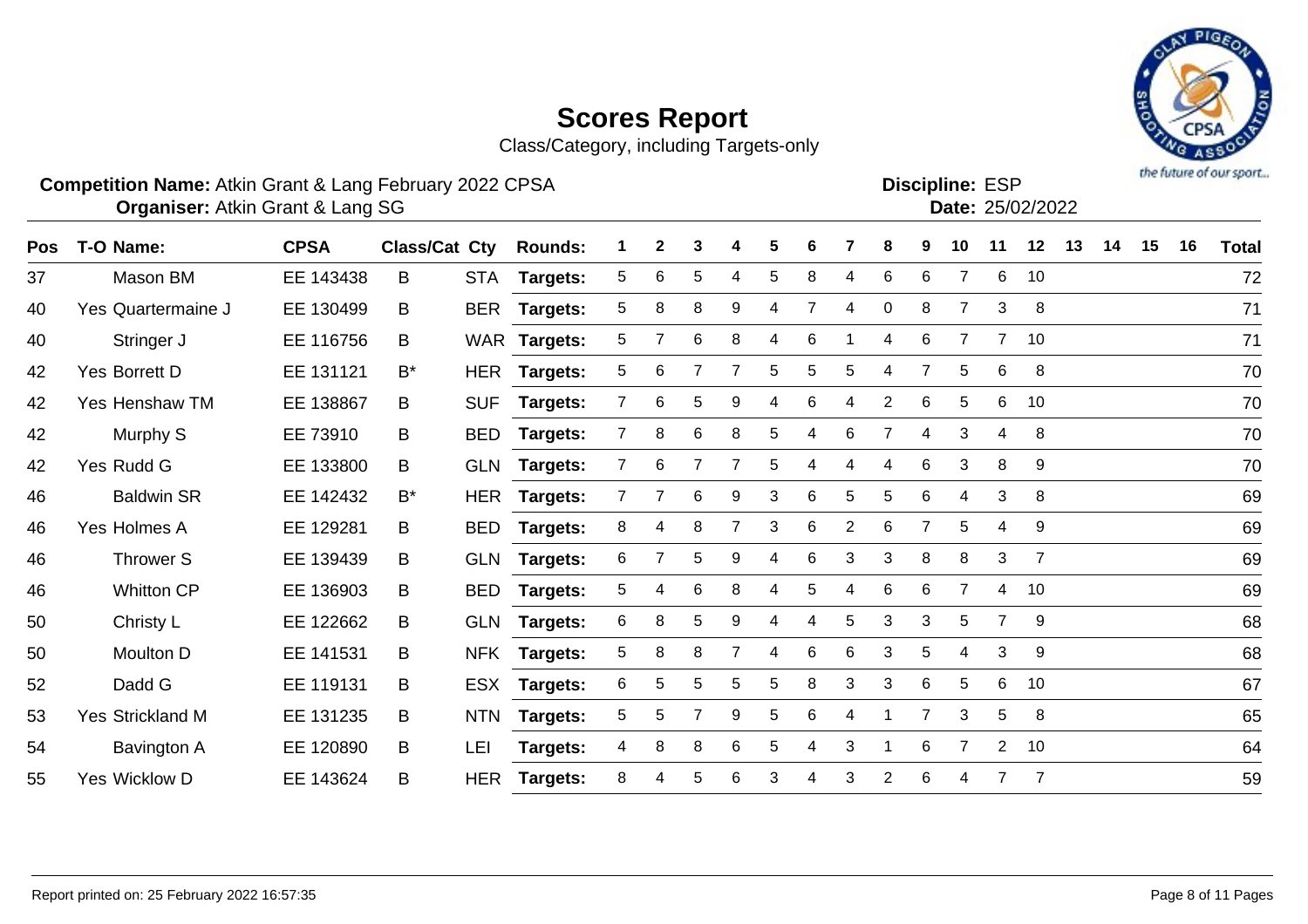



#### **Competition Name:** Atkin Grant & Lang February 2022 CPSA **Example 10 and ESP Competition Name:** ESP

**Discipline:**

|  | Date: 25/02/202 |
|--|-----------------|
|  |                 |

| <b>Pos</b>     | T-O Name:         | <b>CPSA</b> | <b>Class/Cat Cty</b> |            | <b>Rounds:</b>  |                | $\mathbf{2}$   | 3               | 4              | 5              | 6 |                | 8              | 9              | 10             | 11             | 12             | 13 | 14 | 15 | 16 | <b>Total</b> |
|----------------|-------------------|-------------|----------------------|------------|-----------------|----------------|----------------|-----------------|----------------|----------------|---|----------------|----------------|----------------|----------------|----------------|----------------|----|----|----|----|--------------|
| $\mathbf 1$    | <b>Bruce ZT</b>   | EE 131101   | C                    | <b>BED</b> | Targets:        | $\overline{7}$ | 8              | 8               | 8              | 6              | 4 | $\overline{2}$ | 5              | 7              | $\overline{7}$ | 5              | 10             |    |    |    |    | 77           |
| $\mathbf 1$    | Domm G            | EE 113074   | C                    |            | GLN Targets:    | 5              | 7              | 7               | 9              | 4              | 5 | 6              | 8              | $\overline{7}$ | 6              | 4              | 9              |    |    |    |    | 77           |
| $\mathbf{1}$   | Ogden J           | EE 138422   | C                    | BED        | <b>Targets:</b> | 6              | 6              |                 | 9              | 6              | 5 | 6              | $\overline{7}$ | 8              | 7              | 3              | $\overline{7}$ |    |    |    |    | 77           |
| 4              | Head G            | EE 143614   | C                    | <b>NFK</b> | <b>Targets:</b> | 6              | 6              | 6               | 9              | 5              |   | 5              | $\overline{7}$ | 7              | 5              | 4              | 9              |    |    |    |    | 76           |
| 4              | Yes Hogg N        | EE 136649   | C                    | <b>HER</b> | Targets:        | 5              | 6              |                 | 9              | 5              | 5 | 6              | 6              | 6              | $\overline{7}$ | 5              | 9              |    |    |    |    | 76           |
| 4              | Page S            | EE 129680   | C                    |            | BED Targets:    | 6              | 6              | 8               | 10             | 6              | 7 | 0              | $\overline{7}$ | 6              | 6              | 6              | 8              |    |    |    |    | 76           |
| $\overline{7}$ | Monk LJ           | EE 139463   | C                    |            | HER Targets:    | 8              | 7              | 8               | 10             | 5              | 7 | 3              | $\mathbf 5$    | 6              | 6              | 4              | 6              |    |    |    |    | 75           |
| $\overline{7}$ | Tolley S          | EE 135698   | C                    | <b>ESX</b> | Targets:        | $\overline{7}$ | $\overline{7}$ | 8               | 10             | 5              | 6 | 5              | 3              | 6              | 4              | 5              | 9              |    |    |    |    | 75           |
| 9              | Weysom J          | EE 108109   | C                    | C/I        | Targets:        | 5              | 8              | 8               | 10             | 3              |   | $\overline{2}$ | 6              | 6              | 5              | 5              | 9              |    |    |    |    | 74           |
| 10             | <b>White NG</b>   | EE 143122   | C                    |            | HER Targets:    | 7 <sup>1</sup> | 6              | $6\phantom{1}6$ | 6              | $\overline{7}$ | 5 | 3              | $\overline{7}$ | 6              | 6              | 4              | 10             |    |    |    |    | 73           |
| 11             | Yes Chamberlain R | EE 131962   | C                    |            | HER Targets:    | $\overline{7}$ |                |                 | 5              | 4              | 6 | 3              | 8              | 8              | 5              | 3              | 9              |    |    |    |    | 72           |
| 12             | Yes Radley I      | EE 82485    | C                    | <b>BED</b> | Targets:        | 6              | 6              |                 | 9              | 5              | 2 | 4              | 4              | $\overline{7}$ | 5              | 5              | 10             |    |    |    |    | 70           |
| 12             | Rainbird J        | EE 144624   | C                    | <b>SUF</b> | Targets:        | 8              | 5              | 4               | $\overline{7}$ | 5              | 7 | 5              | 6              | 5              | $\overline{7}$ | 6              | $\overline{5}$ |    |    |    |    | 70           |
| 14             | Yes Bartlett D    | EE 139117   | C                    |            | BED Targets:    | $\overline{7}$ | $\overline{7}$ | 6               | 8              | 4              | 5 | $\overline{2}$ | 5              | 5              | 4              | 6              | 10             |    |    |    |    | 69           |
| 15             | <b>Reeve SDR</b>  | EE 140861   | C                    |            | CAM Targets:    | 5              | $\overline{7}$ | $\overline{7}$  | 8              | 5              | 6 | 3              | $\overline{7}$ | 4              | 6              | 4              | 6              |    |    |    |    | 68           |
| 15             | Yes Sharp T       | EE 103903   | C                    | <b>BED</b> | <b>Targets:</b> | 8              | 6              | $\overline{7}$  | 6              | 4              | 4 |                | 6              | 6              | 6              | 5              | 9              |    |    |    |    | 68           |
| 15             | Yes Walton H      | EE 105248   | C                    |            | ESX Targets:    | $\overline{7}$ | 8              | 8               | $\overline{7}$ | 3              | 3 | 3              | 5              | $6\phantom{1}$ | $\overline{7}$ | 3              | 8              |    |    |    |    | 68           |
| 15             | Warmington N      | EE 131224   | C                    |            | HER Targets:    | $\mathbf{7}$   | 7              | 6               | 10             | 4              |   | $\overline{2}$ | 5              | 5              | 6              | $\overline{7}$ | 8              |    |    |    |    | 68           |
| 19             | Cherwayko M       | EE 139653   | C                    | <b>GLN</b> | <b>Targets:</b> | 6              |                | 8               | 10             | 5              | 3 | 4              | $\overline{2}$ | 4              | 6              | 3              | 8              |    |    |    |    | 66           |
|                |                   |             |                      |            |                 |                |                |                 |                |                |   |                |                |                |                |                |                |    |    |    |    |              |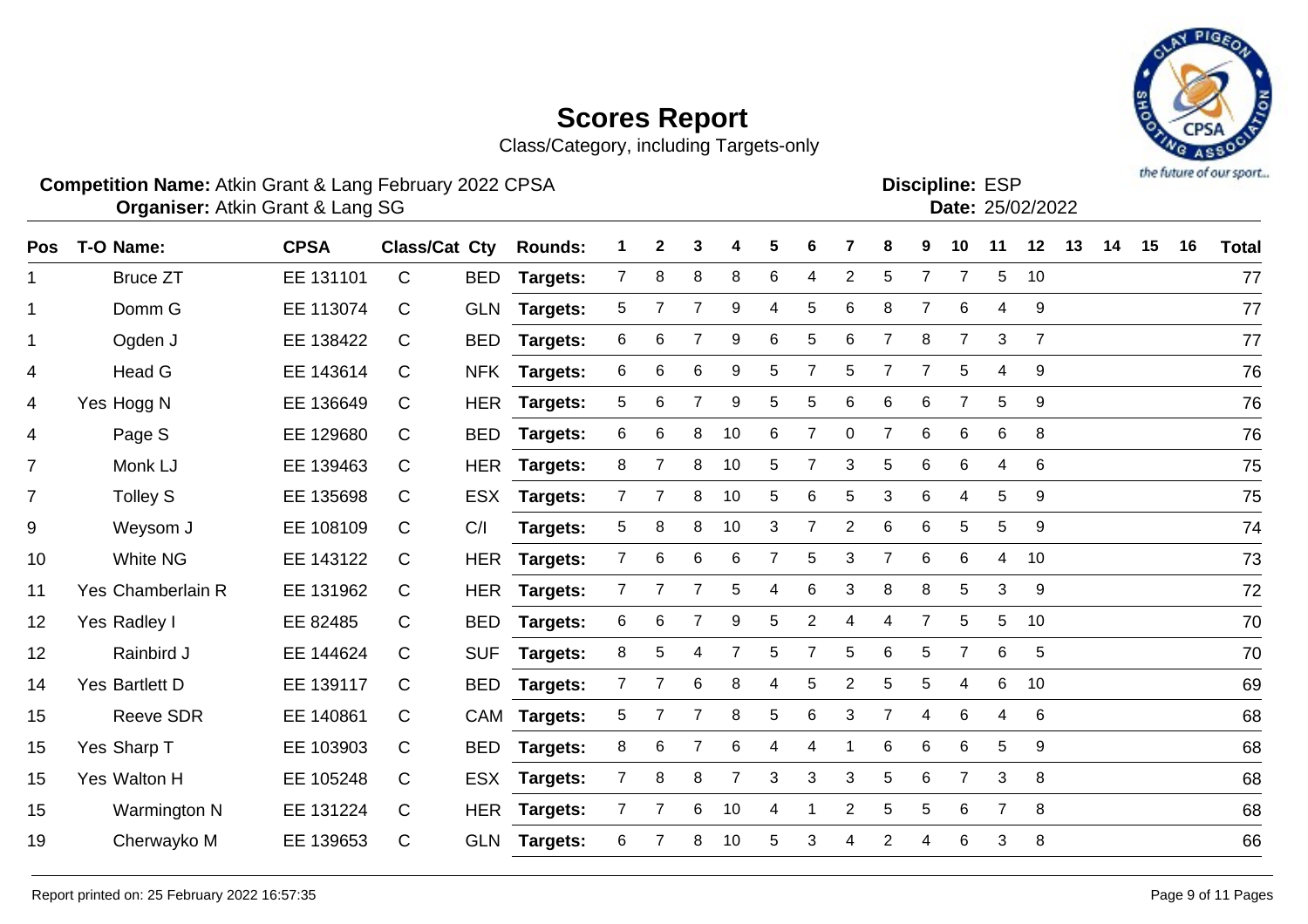

Class/Category, including Targets-only

#### **Competition Name:** Atkin Grant & Lang February 2022 CPSA **Example 10 and ESP Competition Name:** ESP

**Discipline:**

| - - - | Date: 25/02/202 |
|-------|-----------------|
|       |                 |

| Pos | T-O Name:         | <b>CPSA</b> | <b>Class/Cat Cty</b> |            | <b>Rounds:</b>  | 1               | $\mathbf{2}$ | 3              | 4              | 5 | 6              | 7              | 8              | 9              | 10             | 11             | 12             | 13 | 14 | 15 | 16 | <b>Total</b> |
|-----|-------------------|-------------|----------------------|------------|-----------------|-----------------|--------------|----------------|----------------|---|----------------|----------------|----------------|----------------|----------------|----------------|----------------|----|----|----|----|--------------|
| 19  | Yes GREER C       | <b>UC03</b> | $C^*$                |            | <b>Targets:</b> | $\overline{7}$  | 6            | $\overline{7}$ | 6              | 6 | 5              | 3              | 3              | 5              | 5              | 4              | 9              |    |    |    |    | 66           |
| 19  | Hodson CH         | EE 143574   | C                    | CAM        | <b>Targets:</b> | 4               | 8            | 8              | 6              | 4 | 3              | 4              | 5              | 6              | $\overline{7}$ | $\overline{2}$ | 9              |    |    |    |    | 66           |
| 19  | Maley B           | EE 131917   | C                    |            | GLN Targets:    | 4               | 5            |                | $\overline{7}$ | 4 | 6              | 5              | 4              | $\overline{7}$ | 5              | 6              | 6              |    |    |    |    | 66           |
| 19  | Sizeland TJ       | EE 121439   | C                    | <b>NFK</b> | Targets:        | 8               | 6            | 6              |                | 5 | 6              |                |                | 7              | 5              | $\overline{7}$ | $\overline{7}$ |    |    |    |    | 66           |
| 19  | Yes Underhill AJ  | EE 146340   | $C^*$                | <b>BUC</b> | Targets:        | 5               |              | 5              | 8              | 4 | 5              | 3              | 5              | 5              | 4              | 5              | 10             |    |    |    |    | 66           |
| 19  | Wright BI         | EE 143191   | C                    | <b>ESX</b> | Targets:        | $5\phantom{.0}$ | 7            | 8              | 9              | 3 | 3              | 4              | 6              | 6              | 5              | 3              | $\overline{7}$ |    |    |    |    | 66           |
| 26  | Yes Foster J      | EE 117379   | C                    | <b>NFK</b> | Targets:        | 5               | 6            | 8              | 9              | 5 | 5              | $\overline{2}$ | $\overline{2}$ | 6              | 4              | 5              | 8              |    |    |    |    | 65           |
| 27  | Yes HODSON B      | <b>UC02</b> | $C^*$                |            | Targets:        | 5               | 6            | 5              | 6              | 4 | 5              | 4              | $\,6\,$        | $\overline{7}$ | 6              | $\overline{2}$ | 8              |    |    |    |    | 64           |
| 28  | Yes Le Roux P     | EE 123158   | C                    | <b>BED</b> | <b>Targets:</b> | 6               | 3            | $\overline{7}$ | $\overline{7}$ | 6 | 3              | 4              | 4              | 8              | 5              | $\overline{2}$ | 8              |    |    |    |    | 63           |
| 28  | Yes Watson P      | EE 143688   | C                    |            | SUX Targets:    | 8               | 7            | 6              | 9              | 3 | 2              |                | 4              | 8              | 5              | 4              | 6              |    |    |    |    | 63           |
| 30  | Yes Doyle J       | EE 144631   | C                    |            | GLN Targets:    | 6               | 4            | 6              | 6              | 4 | 4              |                | $6\phantom{1}$ | 8              | 6              | 4              | $\overline{7}$ |    |    |    |    | 62           |
| 31  | <b>Falletta G</b> | EE 123968   | C                    | <b>HER</b> | <b>Targets:</b> | 4               |              | 6              | 10             | 5 | 3              | $\overline{2}$ | 5              | 4              | $\overline{2}$ | $\overline{7}$ | 6              |    |    |    |    | 61           |
| 31  | Yes Pope J        | EE 141283   | C                    | <b>HER</b> | Targets:        | 6               | 7            | 5              | 10             | 4 | 3              | 0              | 5              | 3              | 5              | 6              | $\overline{7}$ |    |    |    |    | 61           |
| 33  | <b>Blake D</b>    | EE 110395   | C                    | <b>BUC</b> | Targets:        | 4               | 7            | 4              | 8              | 5 | $\mathbf 0$    | $\overline{2}$ | 5              | $\overline{7}$ | 6              | 4              | 8              |    |    |    |    | 60           |
| 33  | Yes Eagleson J    | EE 104205   | C                    |            | ESX Targets:    | $5\phantom{.0}$ | 4            | 8              | 9              | 4 | $\overline{2}$ | 3              | 3              | 5              | 3              | 5              | 9              |    |    |    |    | 60           |
| 33  | Yes Radley M      | EE 129705   | C                    | <b>HER</b> | Targets:        | 6               | 3            | $\overline{7}$ | 9              | 3 | 4              |                | 5              | 5              | 6              | $\overline{2}$ | 9              |    |    |    |    | 60           |
| 33  | Yes SELF D        | <b>UC04</b> | $C^*$                |            | Targets:        | $\mathbf 1$     | 6            | 8              | $\overline{7}$ | 4 | $\overline{7}$ | 5              | $\overline{2}$ | 5              | $\overline{7}$ | 1              | $\overline{7}$ |    |    |    |    | 60           |
| 37  | Yes Tape-Murray A | EE 145323   | C                    | <b>HER</b> | <b>Targets:</b> | 4               | 4            | 7              | 6              | 5 | 3              | 4              | 6              | $6\phantom{1}$ | 4              |                | 9              |    |    |    |    | 59           |
| 38  | Yes Scott JA      | EE 139579   | C                    | <b>HER</b> | <b>Targets:</b> | 5               | 5            | 6              | 8              | 3 | 4              | 3              | $\overline{2}$ | 5              | 5              | 3              | 8              |    |    |    |    | 57           |